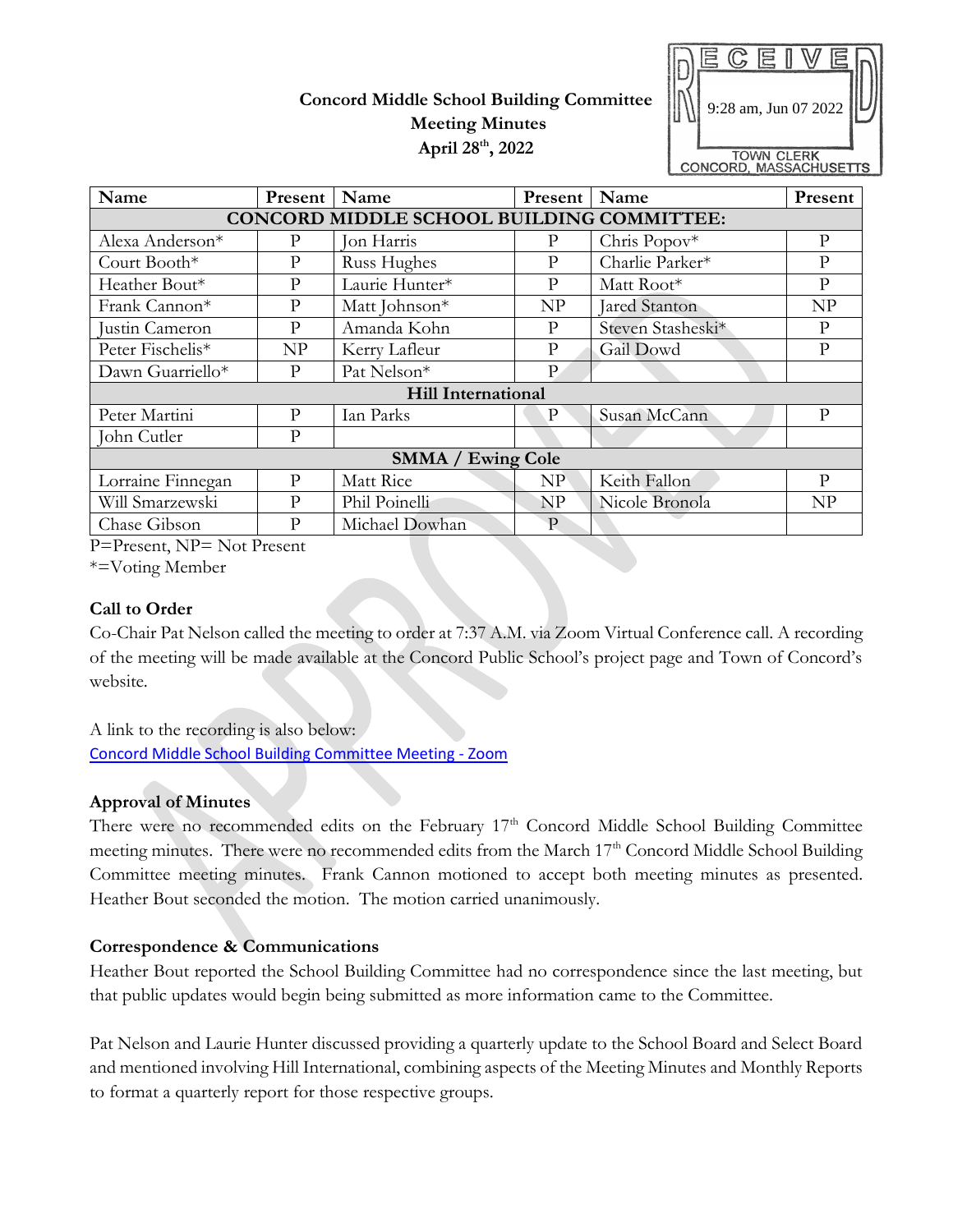### **OPM Updates**

Susan McCann informed the Committee that 6 proposals for Commissioning Agent services had been received on April 22nd and were being reviewed by Hill and members of the Commissioning Agent selection panel. She then presented a chart outlining the schedule overview of the Commissioning Agent selection process.

Matt Root requested the list of the 6 bidders for Commissioning services. Hill International responded that they would provide this list in writing after the meeting.

Pat Nelson reiterated Matt Root's request for the list of Commissioning Agent firms whose proposals are under review. Lorraine Finnegan responded by reading off the names of the 6 firms whose proposals had been received: AKF, CES, Colliers, Harris/Blink Energy, Horizon, and RW Sullivan.

Ian Parks presented the current project Cashflow and the Cashflow projection through the end of the project.

## **Design Development progress (MEP)**

Chase Gibson reported on design advances relating to the Air Handling Units. The Cafeteria, Auditorium, and Gym will have DX which is a refrigerant based system for heating and cooling and uses mixed air. They will be on emergency power systems, not as a component of life safety, but to protect against freezing of the sprinkler heads in those areas.

All other areas will have energy recovery units which provide 100% outside air. There are two technology options with regards to Energy Recovery Units; Superblock which has 90% energy recovery with no defrost cycle, and Wheel which has 75% energy recovery but has a defrost cycle.

Anthony Jimenez reported that the school would require an emergency generator for emergency systems. The emergency generator will also include code-optional standby systems for the generator which includes HVAC (electrical heating systems required by freeze protection), tel/data, septic system, elevator, kitchen refrigerator, nurse/admin/custodial receptacles.

Anthony Jimenez presented the lighting design and control system. The system will be fully integrated with 3<sup>rd</sup> party systems (fire alarm, AV, Demand Response).

Luis Moreno presented the plumbing and fire protection systems design. A domestic water booster pump will be required as confirmed by the Hydrant Flow Test. A fire service pump will also be required. The lavatory faucets will be electronically operated with a regenerating battery while the sink faucets will be manually operated.

### **Design Development progress (Floor Plan)**

Keith Fallon presented the floor plan refinement. SMMA is working within the balance of the footprint of the floor plan to refine needs of the administrators and school staff.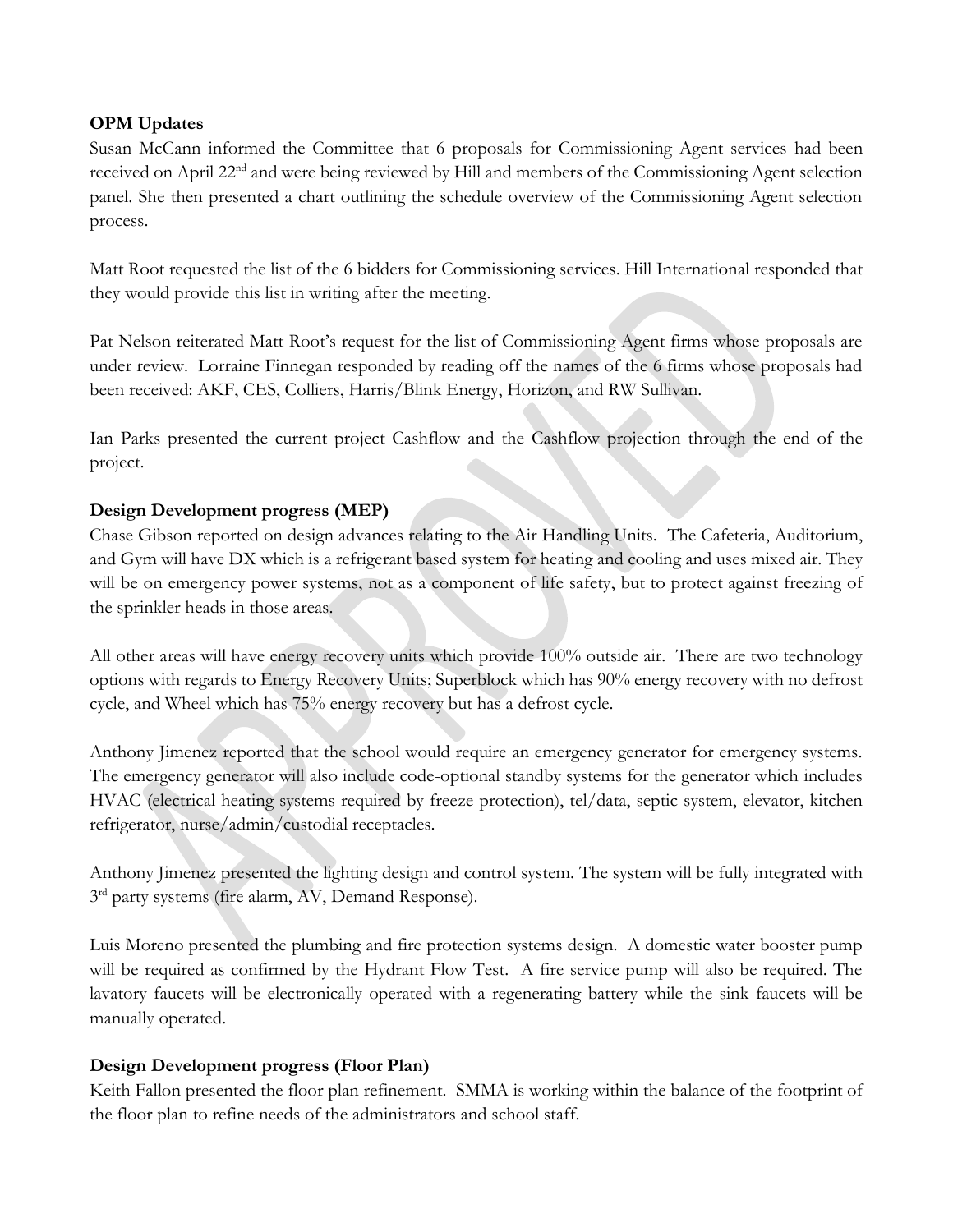Refinements were made to the Special Education classrooms to ensure they were uniquely outfitted for their individual classroom requirements.

SMMA implemented design elements to the corridors inspired by "streams" which resulted in various spaces along the main corridor of the building and interior design features intended to make the spaces more natural and fluid. This theme was furthered by the development of eddie spaces and screened spaces, focusing on providing students with more personal spaces to couple with the various open spaces in the building.

Wood screening will be present in various areas along with wood bench seating in eddie spaces along the corridor as an interior design enhancement feature. The media center will be on display through a transparent design. The media center will feature full height shelves on both sides along with lower shelves on castors to provide transparent view through the space.

### **Design Development (Site and Landscape)**

Michael Dowhan informed the committee that SMMA had worked in programming meetings on 5 specific areas related to Site and Landscape: Vehicular Circulation, Bus Drop Off/Pick Up, Loading Dock Area, Athletic Fields, and Outdoor Learning.

Advances made to the vehicular circulation plan through feedback at programming meetings included reducing the width of the concrete where buses stack by 25-30ft by adjusting the orientation of how the buses stacked be parallel rather than perpendicular to the pedestrian walking space.

Resulting from of this design update was increasing the car pick up queue from 10 cars to 11 cars and increasing the parking space count to 150 cars from 134 parking spaces in previous iterations of the parking lot design.

## **General Update (DD Kick-Off Tasks)**

Lorraine Finnegan reported that SMMA had received and was reviewing the traffic study report. She further informed the committee that the traffic engineer had confirmed the circulation patterns would require no additional mitigation.

SMMA received and was reviewing the Geotechnical draft report. Lorraine Finnegan reported the existing soils can be reused if managed appropriately on site. SMMA is still developing a plan to stockpile the soils on site. The Geo-environmental study is on hold for confirmation of export quantities.

Lorraine Finnegan reported one of the potential stockpile locations cannot be accessed through the Water Department's roadway to the lower field area. Members of the committee and SMMA discussed the impact and possible solutions to overcome this obstacle. Lorraine Finnegan clarified that there is a radius around the Water Department's well that overlaps the roadway. One of the possible solutions is to make a roadway around the radius to reach the potential stockpile location, however SMMA is exploring all options to avoid cutting down trees to create the roadway.

Ian Parks reported that Hill had engaged a local construction company to assist Hill in validating a detailed construction schedule with consideration for project specifics and current material lead times for